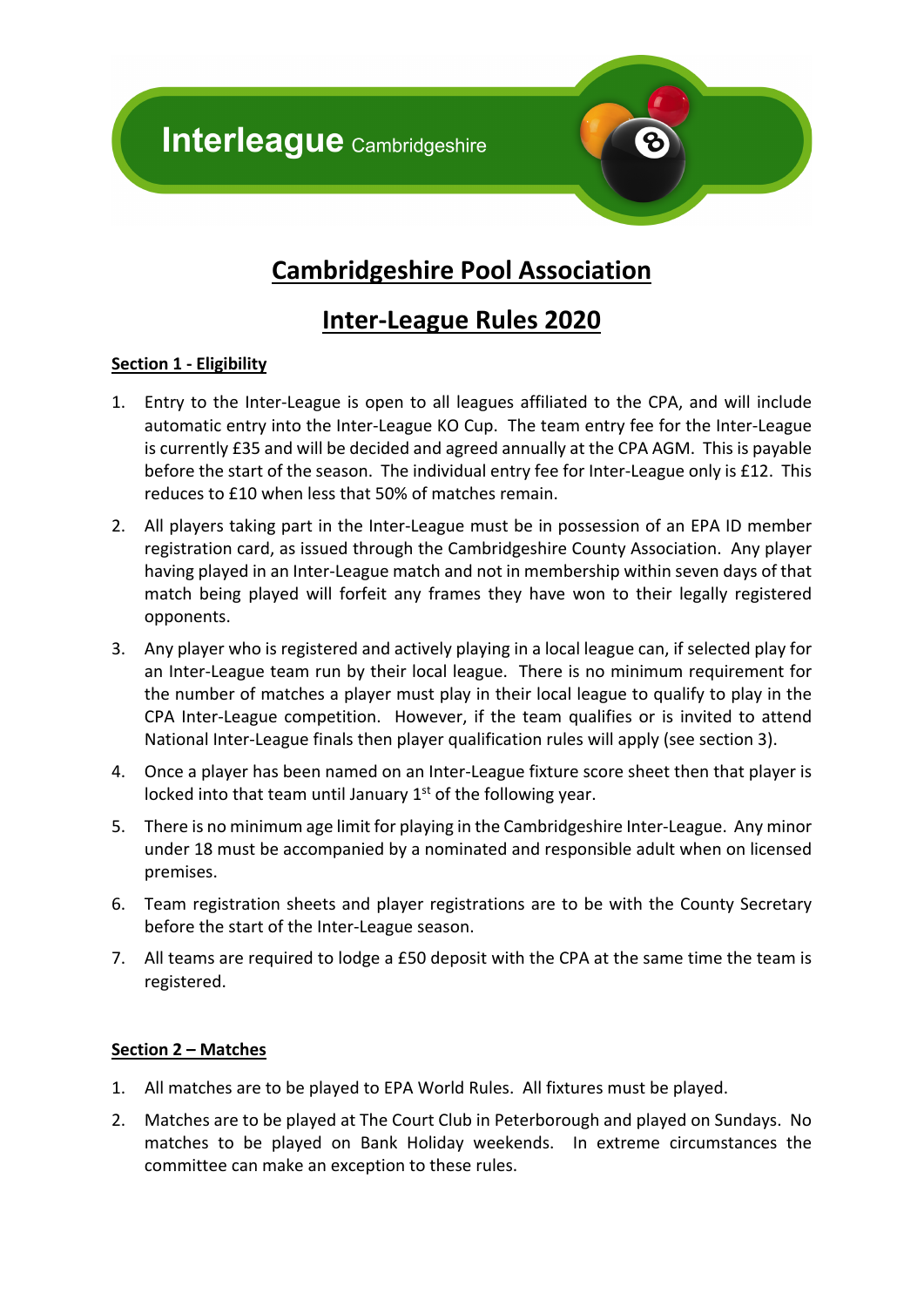# **Interleague Cambridgeshire**

- 3. If 5 or more teams are registered, then each team will play each other once. If less than 5 teams are registered then teams will play each other twice.
- 4. All matches are to consist of 2 sessions of 9 frames giving 18 frames in total. The playing order will be as follows. The home team are 1, 2, 3, 4, 5, 6, 7, 8, 9 in both sessions. The away team are 1, 2, 3, 4, 5, 6, 7, 8, 9 in the first session and 3, 4, 1, 2, 9, 8, 5, 6, 7 in the second session.
- 5. Byes: If the home team is short of players, first player 4 shall be left blank, then player 3. If the away team is short of players, first player 5 shall be left blank, then player 8.
- 6. A maximum of three substitutes may be used in any match. Substitutes must have been named as a substitute before the match started and sign the result sheet to be officially acknowledged by the EPA.
- 7. If any player is not ready to play their frame when called then after 10 minutes grace those frames will be awarded to the opposition.
- 8. Home team to time keep and away team to referee in both sessions.
- 9. The home team and the away team shall enter their first 9 players on their respective sides of two different result sheets. Once the first 9 players have been entered the break shall be determined by lagging (the team who wins the lag shall have the choice of breaking first, or putting the opposition in to break first). The break alternates throughout a match, which includes any play off frames that may be required. Hence there is no re-toss for play off frames.
- 10. It is the responsibility of the winning captain to ensure the results sheets are with the Inter-League Secretary within seven days of the match being played. In the event of a draw the responsibility lies with the home team captain.
- 11. Matches cannot be postponed except under exceptional circumstances to be decided by the County Committee. Matches can be brought forward but must still be played at the original venue.
- 12. Two points will be awarded for a win and one point for a draw. League placing will be determined by points, followed by head to head results, and then matches won. If teams remain tied, and it is for a meaningful position then league placing will be determined by a play-off.
- 13. There will be no seedings in the way the knock out cup operates.
- 14. All teams participating in the Interleague KO cup, will play more than one match in this competition.
- 15. If a team fails to attend more than one fixture date, then that team will be removed from the Interleague for that season, and all results and hotshots gained against that team will be null and void.